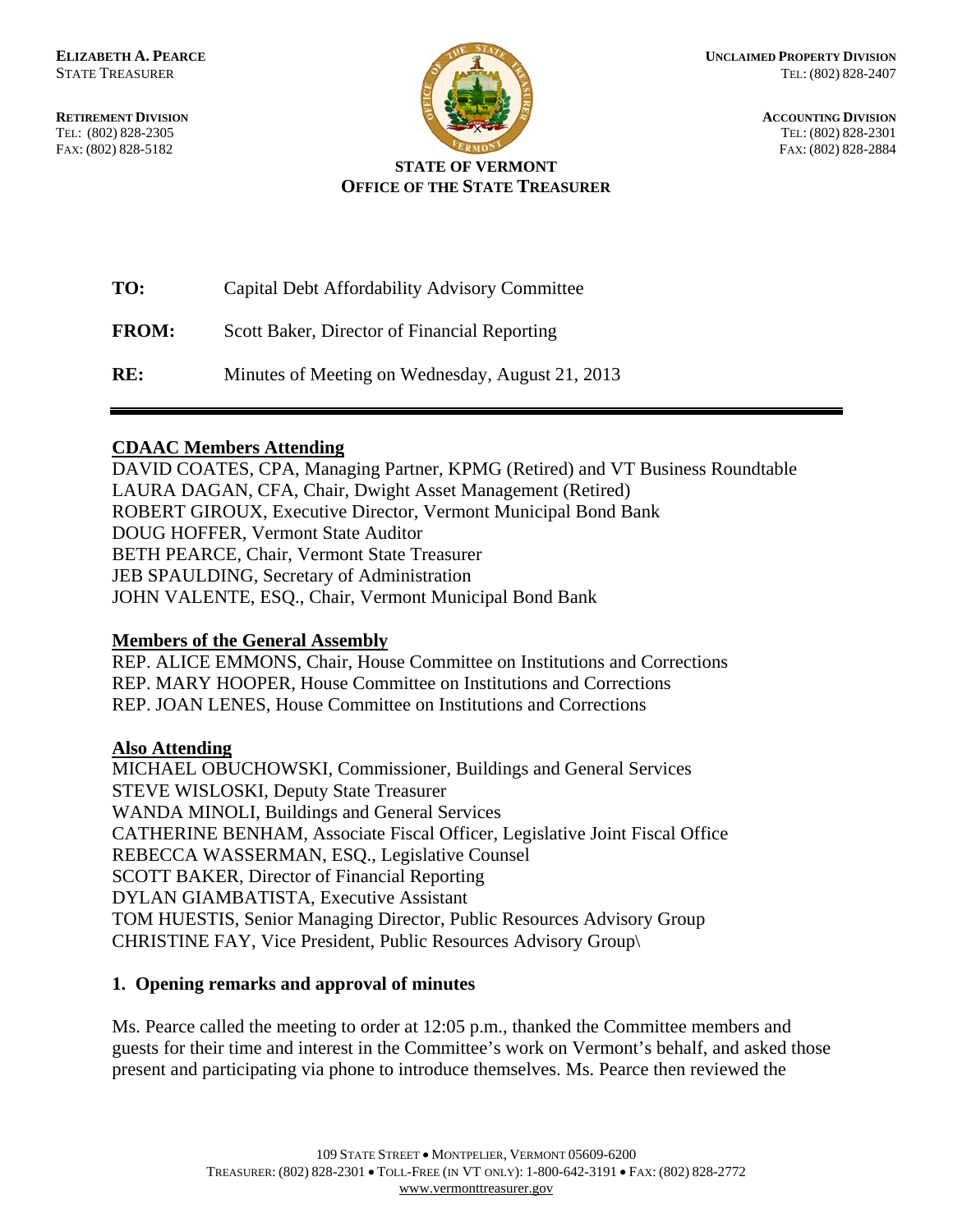agenda, and requested approval of the minutes from the CDAAC's meeting of September 21, 2012.

# **Mr. Valente motioned, Mr. Coates seconded, and the Committee unanimously approved the minutes of the September 21, 2012 meeting.**

# **2. Review and discussion of the 2013 Legislative Session and Capital Bill**

Ms. Pearce reviewed the 2013 Capital Bill (Act No. 051) and commended the General Assembly on its contents, emphasizing that she found the last several years of Capital Bills to be the most thoughtful and thorough ones she can remember. Rep. Emmons and Commissioner Obuchowski also pointed out that the Capital Bills passed without the need for conference committees, indicating broad consensus and buy-in from the Legislature.

Ms. Pearce reminded the Committee that the 2012 CDAAC Report's 2-year net tax-supported debt recommendation, for fiscal year 2014 and 2015, was \$159.9 million, and that the Committee's 2013 meetings were "mid-cycle" in this biennium process. She reported that total authorized spending in Act 051 was \$175.3 million, which in addition to the \$159.9 million included \$7.6 million of bond premium carried forward from fiscal years 2012-2013, \$5.7 million of transfers and reallocations from prior projects, and just over \$2 million of proceeds from the sale of Building 617 in Essex. was Act 051 appropriates \$90.4 million for projects in fiscal year 2014, for which the Treasurer's Office anticipates selling up to \$82.6 million of bonds in late October to finance, net of transfers and reallocations, and depending upon readiness of those projects. In addition, Ms. Pearce reported a potential refunding of up to \$15 million, for total fiscal 2014 issuance of up to \$97.6 million.

(Mr. Spaulding and Rep. Lenes joined the meeting at this time).

Consistent with the Committee's practice in its previous mid-cycle meetings in 2011, Ms. Pearce recommended re-affirming the \$159.9 million biennium debt recommendation. She also pointed out that, unlike the 2011 meetings, where a mid-cycle update of Vermont's critical debt ratios indicated increased capacity, this year's analysis was indicating downward pressure due to reduced bond issuance from Vermont's triple-A rated peer states. This information is preliminary at this time and she was not recommending any change in recommendation. Ms. Pearce then invited members of the General Assembly to comment on the past legislative session.

Rep. Emmons said that we were fortunate to have the additional premium and reallocation, although this will not always be the case. She said that some of the pressures that her committee has been grappling with include: energy efficiency, school construction, water and sewer projects at the town level, and water quality issues. Rep. Lenes said that there is also major maintenance needed with the colleges and universities. Rep. Hooper also said that there may also be pressure to build a detention center. Rep. Emmons followed up by saying that the corrections piece is a sleeper issue – a 200-400 bed detention center may be needed, which could cost \$35-50 million. She said that aging correctional facilities will also need to be addressed in the next 5-8 years.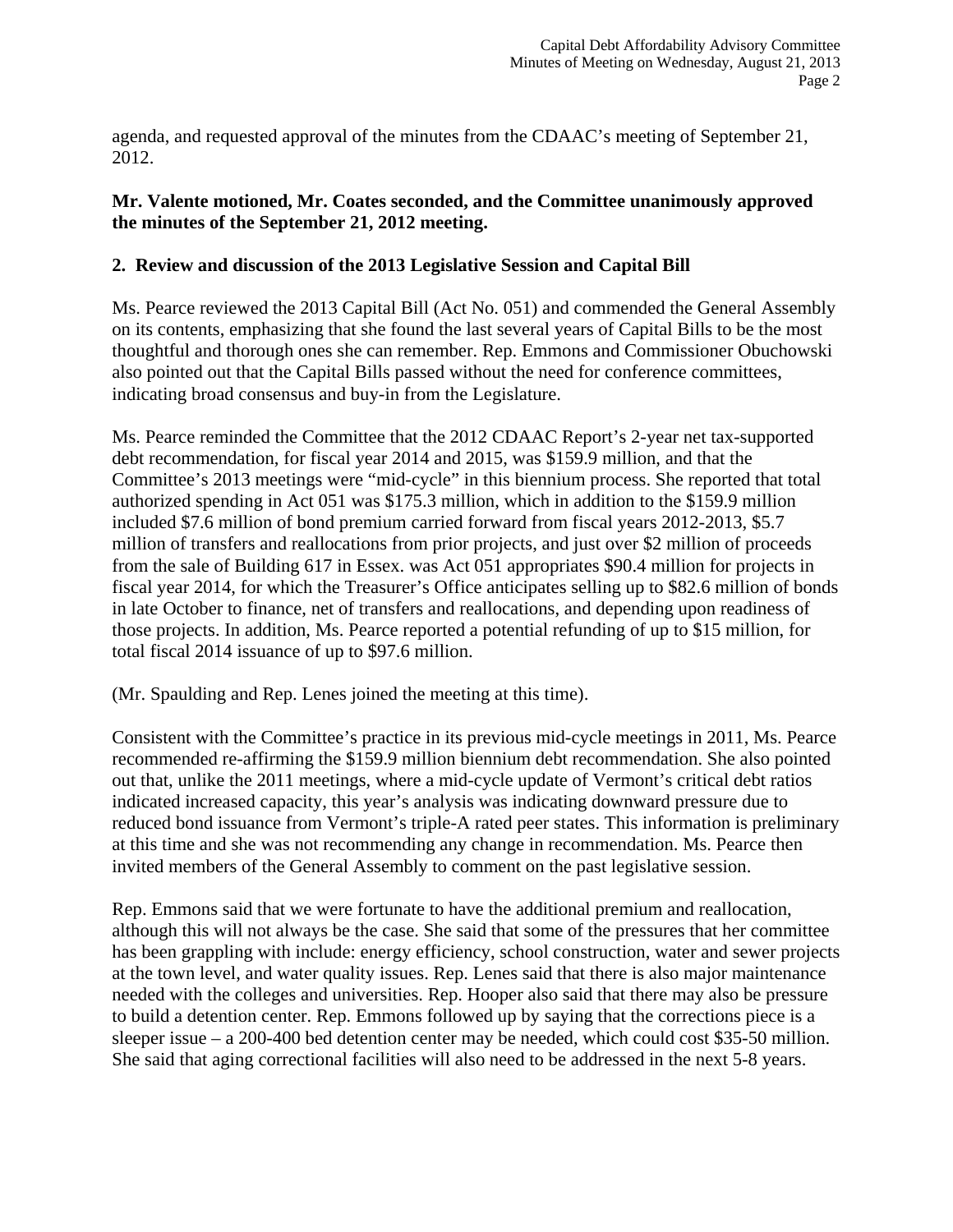Mr. Spaulding said that there are more pressures than will be able to be met, and that this was true of the General Fund, Transportation and Capital budgets. He indicated that Vermont's excellent bond ratings provide substantial benefits to the State, and that there will always be limitations to how much can be financed in any given year or biennium period.

# **3. Review and discussion of Vermont Bond Ratings, Moody's and S&P Reports**

Mr. Wisloski reviewed three reports from the rating agencies, beginning with the Moody's 2013 State Debt Medians report. He said that new bond issuance has been muted, with Net Tax Supported Debt showing the slowest growth in 20 years. Vermont's debt per capita ranking slipped to 33<sup>rd</sup> (at \$811) from 34<sup>th</sup> in 2012 and a high of 37<sup>th</sup> in 2011 (50<sup>th</sup> out of 50 states is best). Vermont's debt as a percent of personal income ranking also slipped to  $35<sup>th</sup>$  (at 1.9%) from its high of  $36<sup>th</sup>$  in 2010 through 2012, even though Vermont's metric was actually down from 2.0% in 2012. This means that Vermont's relative position in the latter metric slipped relative to other states, despite an absolute improvement in the number. Mr. Wisloski said he would include an updated presentation of Vermont's historical rankings at the next meeting.

Mr. Wisloski then highlighted several sections of the Standard & Poor's (S&P) U.S. State Debt Review, noting that (1) Vermont repaid its \$77 million Unemployment Insurance Trust Fund loan to the federal government without borrowing, (2) the State has continued to avoid deficit financing, even in the depths of the 2008-2009 Great Recession, (3) S&P cites Vermont's debt affordability committee, and the Administration and Legislature's consistent adoption of its recommendations, as a credit positive. He also noted that Vermont's Transportation budget has been at record levels (over \$650 million) over the past two years. Mr. Spaulding noted that much of the infrastructure funding has been as a result of ARRA and Tropical Storm Irene, and it resulted in many projects being paid for with federal highway funds. Ms. Dagan asked how Vermont's Transportation funding and spending compared to other states, and Mr. Wisloski indicated that the Treasurer's Office would inquire with the Agency of Transportation and try to have this information for the next meeting.

Mr. Wisloski then reviewed the newly-published Moody's U.S. State Ratings Methodology. Ms. Pearce remarked that the new Moody's criteria's more quantitative approached resembled S&P's similar efforts in 2011, and will be helpful in adding focus to the Committee's analysis and recommendations. Mr. Wisloski reviewed Moody's major factors – Economy, Governance, Finances and Debt – and related sub-factors, and indicated that he thought Vermont general scored in the Aaa category in most of them. Ms. Pearce asked Mr. Wisloski and Mr. Baker to meet with Mr. Spaulding, the Commissioner of Finance and Management, and the Joint Fiscal Office to conduct a more detailed factor-by-factor scoring assessment, similar to what was done for the S&P rating criteria in 2011.

Finally, Mr. Wisloski reviewed the 10-year debt projection from the 2012 CDAAC Report, along with three alternative scenarios updated with 2013 data. Mr. Wisloski emphasized that these were very preliminary in nature, and were only being provided to advise the Committee and Legislature of downward pressure on the fiscal year 2016-2017 recommended debt authorization if present issuance trends among Vermont's triple-A rated peer states persist. The three scenarios were: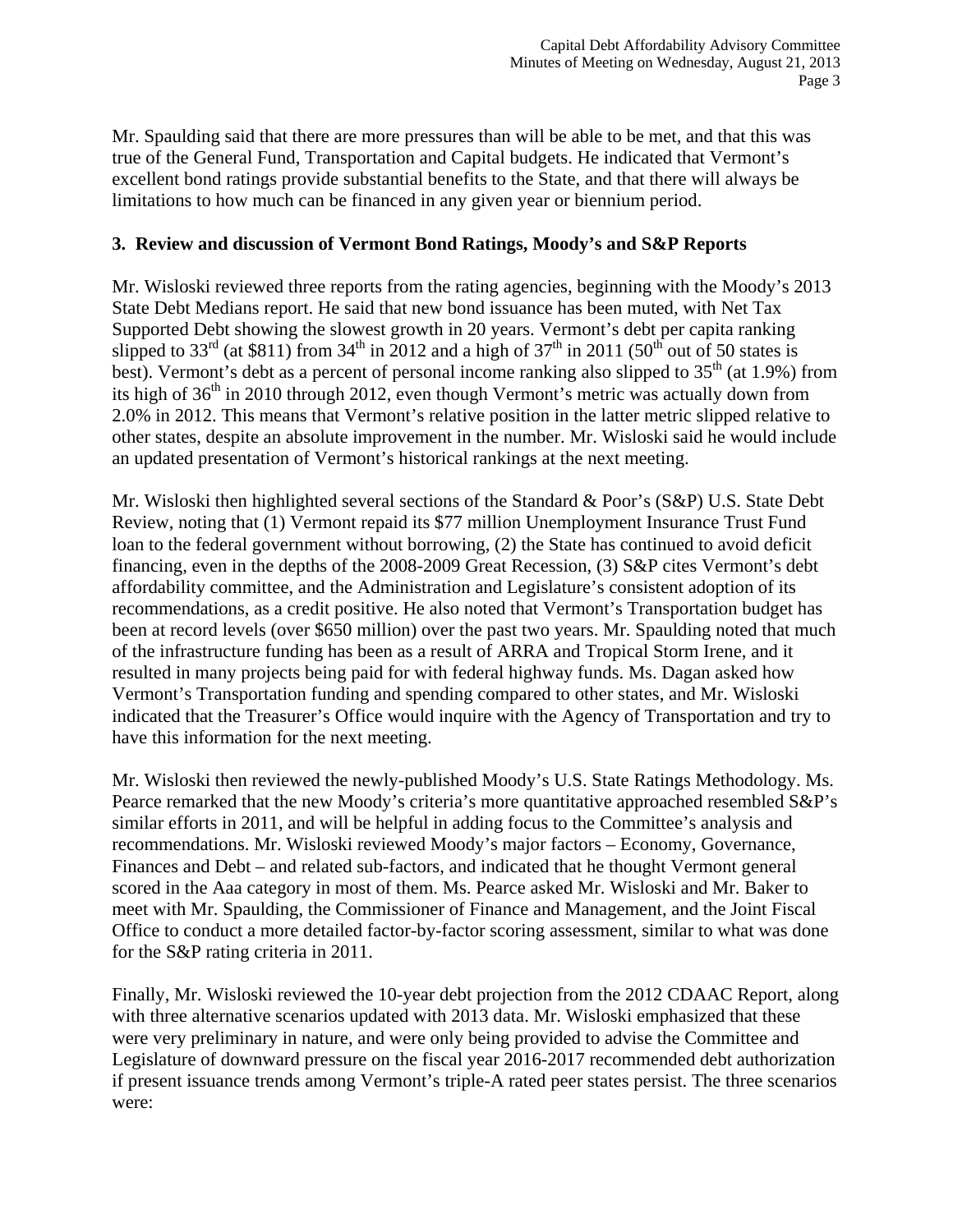- (1) Scenario 1, which is a baseline using the current recommendation, assumed \$79.95 million of issuance each year through fiscal year 2024 (and a 2016-2017 biennium issuance of \$159.9 million), and indicated Vermont would exceed its debt per capita (DPC) constraint during fiscal years 2015 through 2021.
- (2) Scenario 2, which showed reduced issuance of \$67.38 million each year through fiscal year 2024 (and a 2016-2017 biennium issuance of \$134.72 million), and indicated Vermont would only exceed its DPC constraint in fiscal years 2015.
- (3) Scenario 3, assuming 2014's data was identical to 2013's, and dropped 2004 from the 10 year averages, which showed further reduced issuance of \$53.825 million each year through fiscal year 2024 (and a 2016-2017 biennium issuance of \$107.65 million), and indicated Vermont would exceed its DPC constraint in fiscal years 2015-2016.

Vermont never exceeded its critical debt ratios of debt as a percent of personal income, or annual debt service as a percent of revenue, in any of the scenarios. Mr. Spaulding said that although we do not want to be viewed as changing our criteria, DPC is the least meaningful of the indicators. Mr. Huestis agreed, but said that it remains as one of the Rating Agency indicators.

Ms. Pearce advised that the Committee will re-run these indicators again, using 2014 data, as part of the Committee's normal process next year, but also advised that she wanted to be clear to all stakeholders that current trends point to downward pressure on future recommended debt authorizations.

(Rep. Emmons left the meeting at this point, thanking the Committee for its work and the members of her committee for attending).

# **4. Discussion of CDAAC Report contents and work plan for 2013**

Mr. Wisloski indicated that he and Mr. Baker will work with PRAG to distribute a first draft of the 2013 CDAAC Report to the Committee before the next meeting. Ms. Pearce suggested that the topics of discussion should include:

- 1. A discussion of the Committee's recommendation to maintain the current \$159.9 million biennium authorization
- 2. Federal tax policy and threats to municipal bond tax exemption
- 3. Future capital demands and long-term capital planning
- 4. Financing of the Waterbury State Office Complex and State Hospital

5. Impact of federal budget sequestration, especially on the State's Build America Bond (BABs) subsidies

Mr. Giroux also suggested that we include any feedback that we have had from the Rating Agencies. Mr. Wisloski suggested that we also discuss the General Fund Balance Reserve. Ms. Benham mentioned that we should acknowledge that the Legislature has adopted long-term